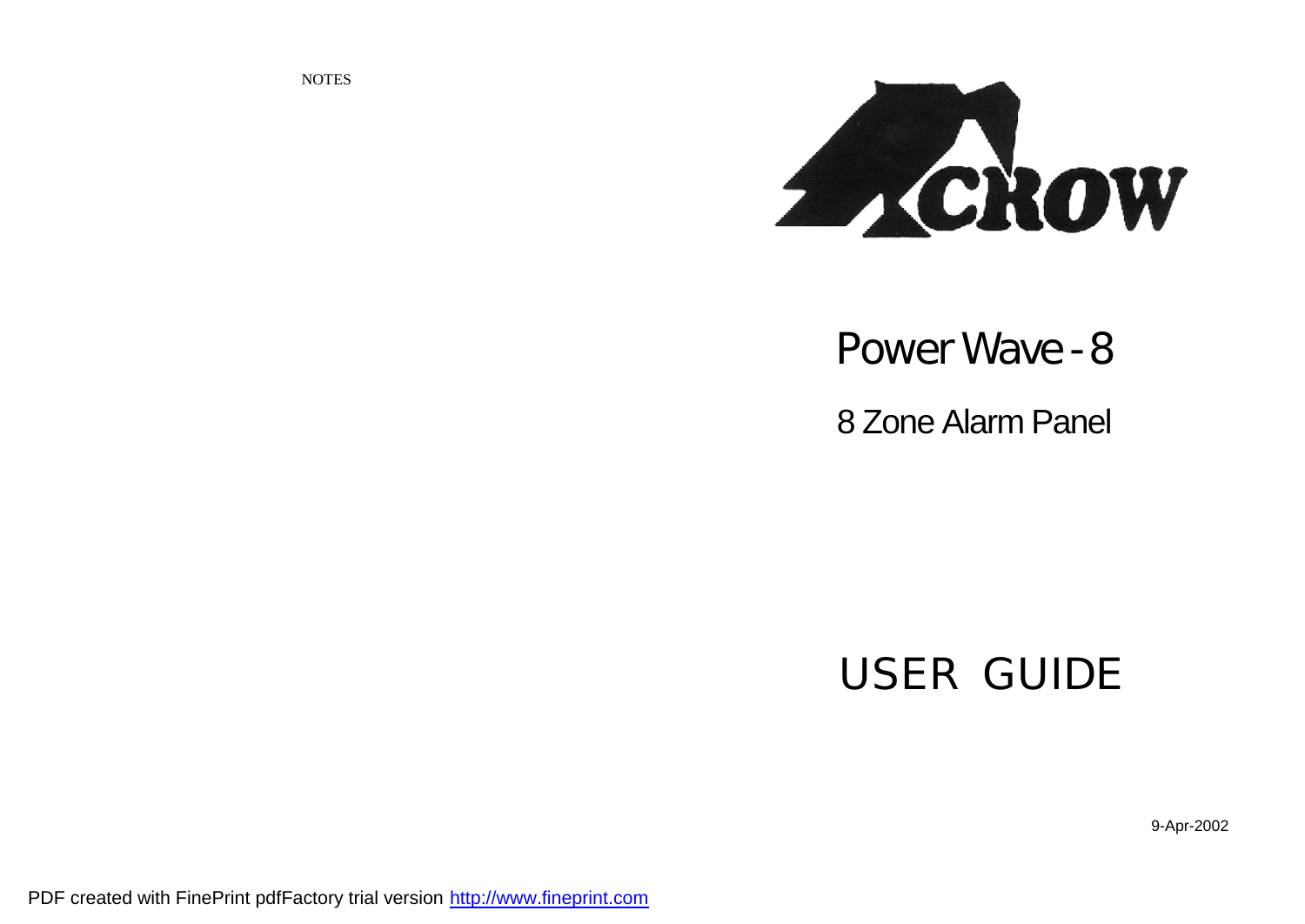### *About your Alarm System*

Thank you for choosing to protect your premises with an 'PowerWave-8' ( P W8). In doing so y ou have invested in the most advanc ed and adaptable panel on the market.

As you become familiar with your PW-8, \*ask your installer about the incredible program options and additional expandability of your PW-8 Alarm Controller.

Your new panel is ready to give you years of trouble free operation and can be custo m progra m med to y our s peci fic ne eds.

Add on features like the RX-40 wireless receiver card to operate any of the 4 outputs and the arm / disarm of your panel with up to 8 key fob wireless pendants, or add wireless detectors at any stage.

The auto dialler on your panel can be set up to send high speed signals to a monitoring station and / or "domestic dial" sending an Alarm tone to any or all o f the 4 possibl e ph one nu mbers

### *The Keypad*

Your PW-8 Alarm Controller has been designed with you in mind. Clearly named backlit keys may cost a little more but mean you don't have to remember multiple key combinations to achieve a result. As with everything about the PW-8, even key functions can be fine tuned to your specific needs. Please ask your ins taller.

### *Arming Yo ur System*

Press the [ARM] to arm your system, the Armed light will come on. Your panel will begin beeping it's exit delay. During this time it is optional to press the [ARM] key again to disarm. (to prevent accidental arming, the panel can be programmed to require a code to arm. To do so enter your code followed b y the **[EN TER ]** ke y).

### *Disarming*

Enter your 1 to 6 digit code then press the [ENTER] Enter your 1 to 6 digit code then press the **[ENTER]** key.<br>If your system has the wireless receiver installed, your system can also be

armed or disarmed with your remote key fob pendant.

### *Panic*

This special key's function is best programmed by your installer to suit your individual situation. Most commonly it is used in a panic situation to sound only the outside siren and perhaps call a monitoring station. A panic command can be instant or your installer can program a 2 second delay to prev ent fals e alar ms.

(A **Panic** can also be triggered by a dedicated 'Stay' Mode Keypad or a Remote Control button programmed as instant or delayed panic).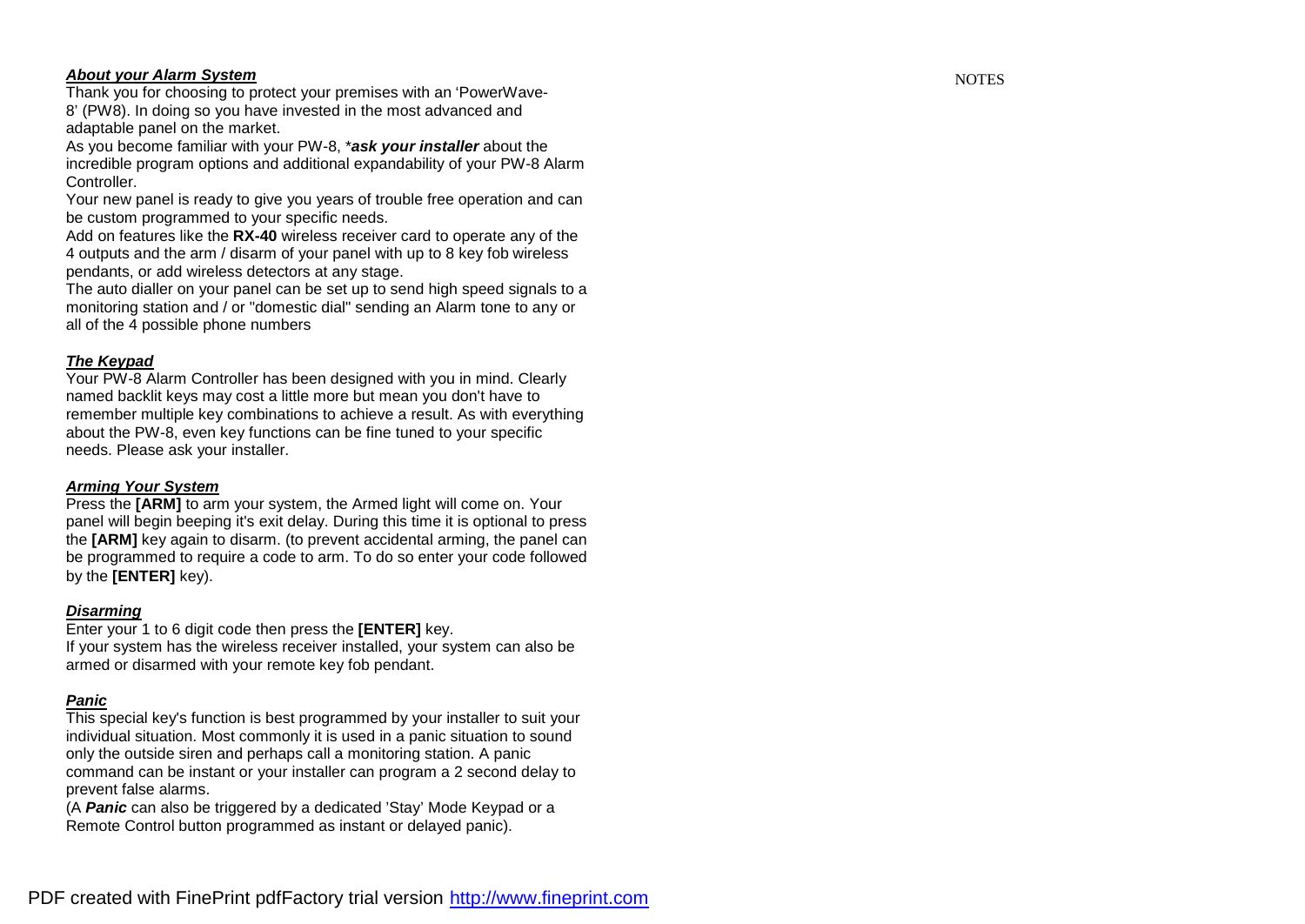### **OUTPUTS:**

|                                                              | The CONTROL Key                                                                                                                           |
|--------------------------------------------------------------|-------------------------------------------------------------------------------------------------------------------------------------------|
| Output 1                                                     | Another special key that can be programmed to control a number of<br>functions.                                                           |
|                                                              | 1) Chime Zone Control: A Chime Zone is a detector that can be part                                                                        |
| Output 2 ______________________                              | armed while you are home but working in another part of the building. It                                                                  |
| Output 3 ________________________                            | can be programmed to operate a buzzer or light to let you know you have<br>a visitor.                                                     |
|                                                              | Press the [CONTROL] key                                                                                                                   |
| Output 4                                                     | (Program and System LED's will be on steady).                                                                                             |
|                                                              | Press the [PROGRAM] key                                                                                                                   |
| Siren Time: ______ (minutes)                                 | (Program LED will flash)                                                                                                                  |
|                                                              | indicating that Chime Zone is disabled.                                                                                                   |
| <b>COMMUNICATION OPTIONS:</b>                                | To enable Chime Zone                                                                                                                      |
|                                                              | Press <control> and <program> key again.</program></control>                                                                              |
| Speech $\Box$<br>Domestic $\square$<br>Monitoring $\Box$     |                                                                                                                                           |
|                                                              | Note: When the system is armed it changes to become a full alarm zone.                                                                    |
| <b>SERVICING:</b><br>Yes<br>No                               | 2) Output Control: Outputs are programmable contacts on the panel that                                                                    |
| $\Box$                                                       | can be used to switch power or external devices on or off.                                                                                |
| $\Box$<br>Can your system be serviced by another technician? |                                                                                                                                           |
| If yes, Installer Code __________                            | Press the [CONTROL] key<br>(Program and System LED's will be on steady).                                                                  |
|                                                              |                                                                                                                                           |
|                                                              | Press the number key corresponding to the output you wish to turn on i.e.-                                                                |
| <b>SERVICING NOTES:</b>                                      | output 3 turns on water heating. Press the 3 key the 3 LED will illuminate                                                                |
|                                                              | indicating the output is on. Press the [ENTER] key to return to normal                                                                    |
|                                                              | keypad function. To check what outputs are on simply press the<br>[CONTROL] key again, LED 3 will be illuminated pressing the 3 key again |
|                                                              | will toggle the output off. Press [ENTER] to return keypad to normal.                                                                     |
|                                                              |                                                                                                                                           |
|                                                              | The STAY Key<br>'Stay' mode allows you to monitor areas you will not be in at night. Pre-                                                 |
|                                                              | selected zones or sensors can be armed with this key while you are in the                                                                 |
|                                                              | building and programmed to go into your choice of alarm states if                                                                         |
|                                                              | triggered. As with everything else on the panel this too can be tailored to                                                               |
|                                                              | your needs. For example you may wish to have the detectors in your                                                                        |
|                                                              | garage and lounge sound only a little buzzer by your bed at night to warn                                                                 |
|                                                              | you of an intruder.                                                                                                                       |
|                                                              | in the communication of the communication of the communication of the communication of the communication of the                           |

*To use this feature press the* **[STAY]** *key and if programmed to do so, the exit delay will sound. The armed light on the keypad will flash.* 

*Please contact your alarm installer if you require further information.*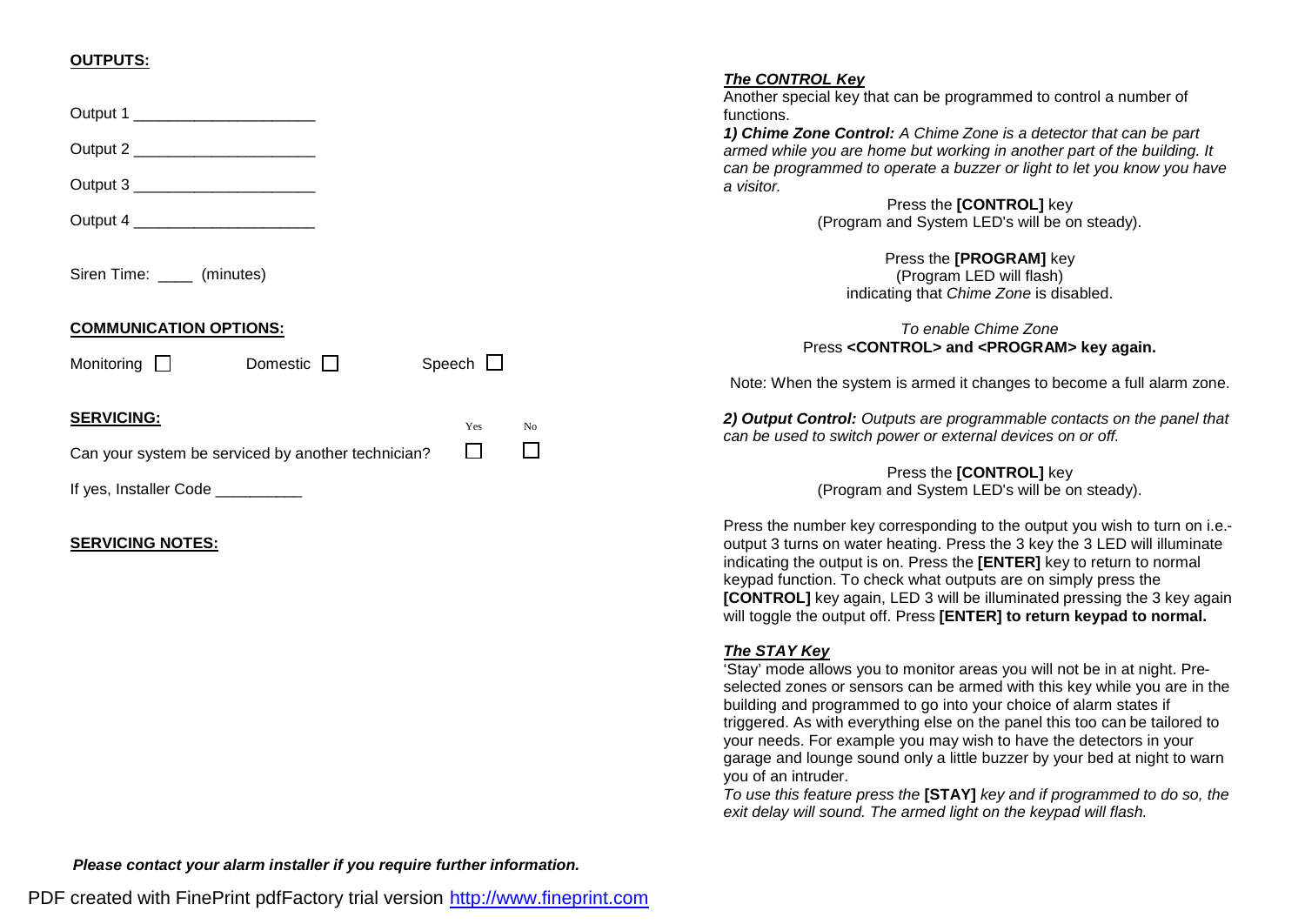*To disarm, press the* **[STAY]** *key again. The PW-8 can be programmed to require your user code and pressing* **[ENTER]** *to disarm.*

### *The BYPASS Key*

This key allows you to temporarily Bypass zones of your choice when arming your panel. The Bypassed zones will go back to normal the next time you disarm the panel (except 24 Hour zones which must be manually un-bypassed). A typical example would be if you wanted to let your pet run around in the garage when your system is armed, you could choose to Bypass that detector (say Zone 1) from the system.

*To Bypass zone 1, key in the following sequence:*

**[BYPASS]** (Ready/Bypass and Program LEDs will illuminate). **1 [ENTER]**

*When the* **[ENTER]** *key is pressed the Ready/Bypass LED will flash to indicate the Bypass function is active before arming, any number of zones may be Bypassed in this manner. Key in* **[BYPASS]** *again to add or remove Bypassed zones. Key the 1 again and zone 1 will be un-bypassed.*

### **<ARM>**

**NOTE:** 24 hour zones (for example smoke detectors) will remain Bypassed until they are manually included again. All other Bypassed zones will return to normal automatically the next time the panel is armed.

**It is advisable to vacate the secured area before the exit delay expires.**

### *The ENTER Key*

This key is used to accept a series of button presses.

**Note:** If you make a mistake while entering your code, press the **[ENTER]** key and start again.

### *The PROGRAM Key*

This key is used to get into program mode. The PW-8 can accept as many as 10 different user codes of 1 up to 6 digits in length.

Your installer can set you up to enter your code at user code 1 (Master code). You will now be able to add, delete or change codes for other users.

### **MONITORING COMPANY:**

| Account Number___________________ | Passcode________________ |              |       |                |
|-----------------------------------|--------------------------|--------------|-------|----------------|
|                                   |                          |              |       |                |
| <b>USER CODES:</b>                |                          |              |       | Master<br>Code |
| $\mathbf{1}$ .                    |                          |              |       | ü              |
| 2.                                |                          |              |       |                |
| 3.                                |                          |              |       |                |
| 4.                                | Name                     |              |       |                |
| 5.<br>Code___________             |                          |              |       |                |
| 6.                                |                          |              |       |                |
| $\overline{7}$ .                  |                          |              |       |                |
| 8.                                |                          |              |       |                |
| 9.                                |                          |              |       |                |
| 10.                               |                          |              |       |                |
| ZONES:                            | Delay                    | Stay<br>Mode | Chime |                |
| Zone 1 _______________________    |                          |              |       |                |
| Zone 2 _______________________    |                          |              |       |                |
| Zone 3 __________________________ |                          |              |       |                |
| Zone 4 _________________________  |                          |              |       |                |
| Zone 5                            |                          |              |       |                |
| Zone 6 ________________________   |                          |              |       |                |
| Zone 7 _______________________    |                          |              |       |                |
| Zone 8                            |                          |              |       |                |

PDF created with FinePrint pdfFactory trial version <http://www.fineprint.com>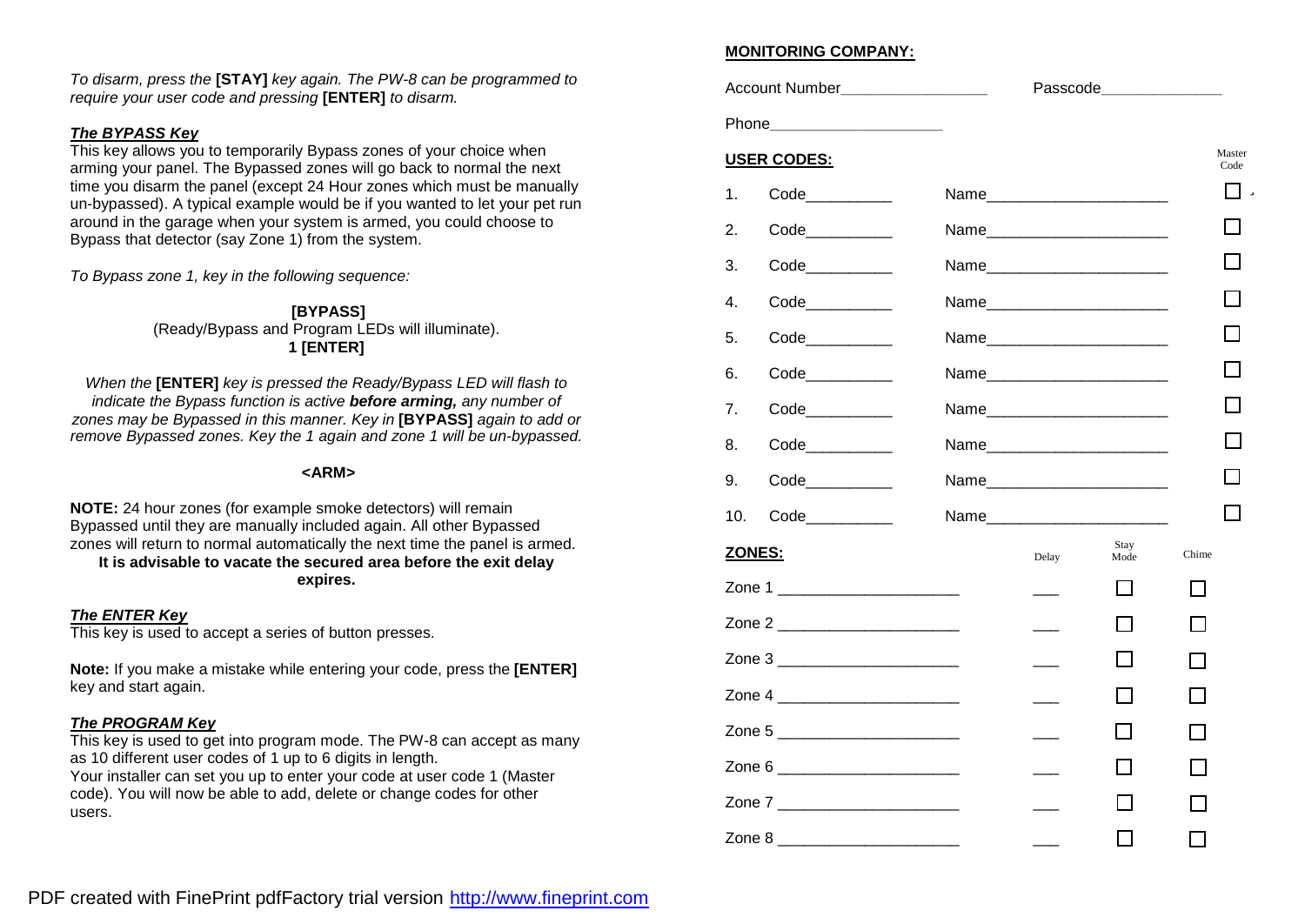| <b>EVENT</b>                                                    | <b>DEVICE</b>                           | <b>INDICATOR</b>              | <b>STATUS</b>         |
|-----------------------------------------------------------------|-----------------------------------------|-------------------------------|-----------------------|
| <b>WIRELESS ZONE LOW</b><br><b>BATTERY</b>                      | <b>Wireless PIR</b><br>Zone $1-8$       | $LED's 1-8$                   | Flashing              |
| <b>REMOTE CONTROL</b><br><b>LOW BATTERY</b>                     | <b>Remote Control Button</b><br>$1 - 8$ | <b>TROUBLE</b><br>$LED's 1-8$ | On Steady<br>Flashing |
| <b>PANIC BUTTON</b><br>(BUTTONS 1&3<br><b>PRESSED TOGETHER)</b> | Keypad Panic                            | <b>SYSTEM</b>                 | Flashing              |
| <b>FIRE ALARM</b><br>(BUTTONS 4&6<br><b>PRESSED TOGETHER)</b>   | <b>Keypad Fire</b>                      | <b>SYSTEM</b><br>ARFA A       | Flashing<br>Flashing  |
| <b>MEDICAL ALARM</b><br>(BUTTONS 7&9<br><b>PRESSED TOGETHER</b> | Keypad Medical                          | <b>SYSTEM</b><br>AREA B       | Flashing<br>Flashing  |
| <b>PENDANT PANIC</b>                                            | Radio Key<br>User 1-8                   | <b>SYSTEM</b><br>$LED's 1-8$  | Flashing<br>Flashing  |
| <b>ARMED A</b>                                                  | Area A Armed                            | AREA A LED                    | On Steady             |
| <b>ARMED B</b>                                                  | Area B Armed                            | AREA B LED                    | On Steady             |
| <b>STAY MODE A</b>                                              | Area A Stay Mode ON                     | AREA A LED                    | Flashing              |
| <b>STAY MODE B</b>                                              | Area B Stay Mode ON                     | AREA B LED                    | Flashing              |
| <b>DURESS ALARM</b>                                             | Duress Alarm                            | <b>TROUBLE</b><br>AREA A & B  | On Steady<br>Flashing |

### **Installation Notes:**

### **INSTALLTION COMPANY:**

Company**\_\_\_\_\_\_\_\_\_\_\_\_\_\_\_\_\_\_\_\_\_\_\_\_\_\_\_\_\_\_\_\_\_\_\_\_\_\_\_\_**

Technician**\_\_\_\_\_\_\_\_\_\_\_\_\_\_\_\_\_\_\_** Phone**\_\_\_\_\_\_\_\_\_\_\_\_\_\_\_\_\_**

Installation Date**\_\_\_\_\_\_\_\_\_\_**

### *To add a new user code:*

By default only the master code has access to change add or remove codes. Any new codes added will be able to arm, disarm and put either area of the panel into 'Stay' mode. User codes can be limited in their levels of access if required. See your installer.

Making sure the panel is not armed, key in the following sequence:

### **[PROGRAM] mastercode [ENTER]**

*The program light will come on steady, indicating readiness to accept new programming.* 

To load, for example, user code 3 with a code 4321, key in the following sequence: Add further user codes from 2 up to 10 if required.

### **[PROGRAM] 3 [ENTER]**

*If there is an existing code already in that address it will be flashed back on the key pads LED display. Entering the new code will delete the old and the new code will be flashed back to you.*

### **4321 [ENTER]**

*The panel will give 3 short beeps to indicate correct entry or 1 long tone if not accepted.* 

To remove or clear a user code number e.g. user 3, key in the following sequence

### **[PROGRAM] 3 [ENTER] [BYPASS] [ENTER]**

To exit out of program mode key

### **[PROGRAM] [ENTER]**

**Note:** on the LED display 0 is indicated by LED 'A' and 9 by LED 'B'.

### *Event Memory*

Your PW-8 alarm panel has an event memory which stores, the 127 most recent events including all alarm events and system events such as mains failure etc as well as sets.

The *System LED will flash* when an event occurs e.g. "mains failure".

When the event is cleared "mains returns", the *system LED will remain steady.* To clear this indicator press **[MEMORY]** or it will simply clear next time you arm the panel.

PDF created with FinePrint pdfFactory trial version <http://www.fineprint.com>